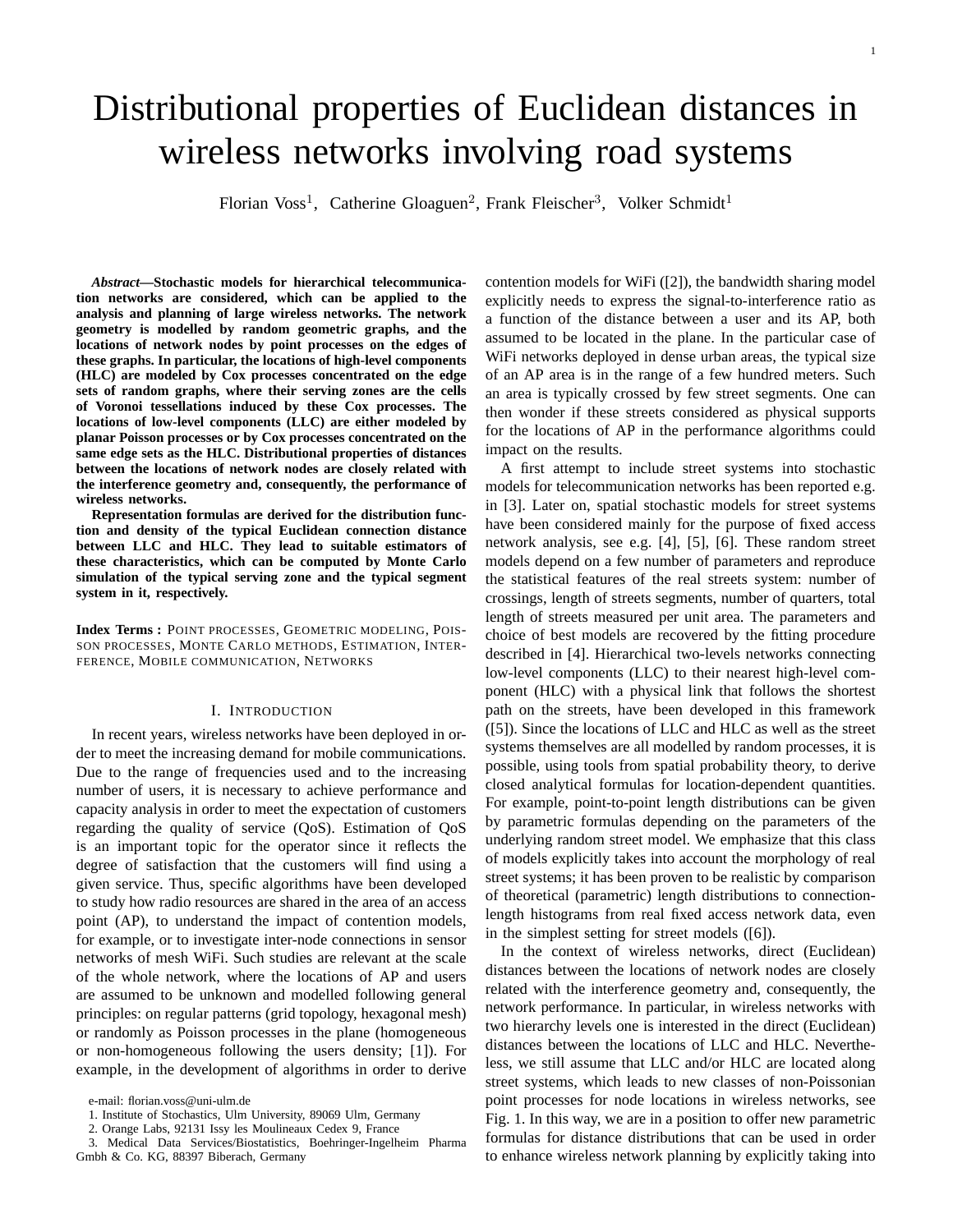

Fig. 1.  $H$  on PDT (top), PLT (middle), PVT (bottom) with serving zones (black) and connection distances (dashed) for L Poisson (left) and Cox (right)

account the physical support of network nodes, replacing real street system by random geometric graphs, in particular by the edge sets of random tessellations.

In the present paper, we derive representation formulas for the distribution function and density of typical Euclidean connection distances between LLC and HLC. They lead to suitable estimators of these characteristics, which can be computed by Monte Carlo simulation of the typical serving zone and the typical segment system in it, respectively. Using these simulation algorithms, which we recently developed for the typical cell of several types of random tessellations ([7], [8]), we show that the distributions of Euclidean inter-node distances clearly depend on the model type for the underlying street system, especially for the range of parameters observed at WiFi scale in dense urban areas. Note that simulation algorithms for the typical serving zone are of independent interest for performance analysis of wireless networks, since these algorithms simultaneously yield a whole configuration of neighboring HLC locations seen from the typical HLC.

The mathematical proofs of all theorems are summarized in the Appendix.

### II. STOCHASTIC MODELING OF SPATIAL NETWORKS

In this section we describe the kind of telecommunication networks and the stochastic models, which we consider in the present paper. Moreover, we briefly explain some necessary mathematical background and notation. Comprehensive surveys on the usage of stochastic geometry and random geometric graphs in spatial modeling of telecommunication networks can be found in [9], [10]. For further details on marked point processes and random tessellations see e.g. [11], [12], [13], [14] and the Appendix.

# *A. Stochastic network models with two hierarchy levels*

We consider hierarchical telecommunication networks with two hierarchy levels, i.e., there are LLC and HLC, the location of which are represented by points in the Euclidean plane  $\mathbb{R}^2$ . With each HLC we associate its Voronoi cell as a serving zone and link a LLC to the HLC in whose serving zone it is located. The main goal of our investigation is the analysis of distributional properties of direct connection distances between LLC and HLC, i.e. the Euclidean distances between the locations of LLC and their corresponding HLC. In order to achieve this goal we consider the so-called typical connection distance. It can be interpreted as the Euclidean distance between a location of LLC, which is chosen at random among all locations of LLC, and its nearest HLC.

We assume that HLC are located on the underlying infrastructure of the network, e.g. (inner-city or nationwide) road systems. In our random setting we describe the road system as well as the locations of HLC and LLC by models from stochastic geometry. This reflects the variability of network components and road systems observed in real networks. In a first step we represent the road system by a random geometric graph. We focus on graphs which are given by the edge set of a random tessellation  $T = {\{\Xi_n\}}$ , which is a decomposition of  $\mathbb{R}^2$  into convex and compact polygons  $\Xi_n$ , called the cells of T. Note that we can identify T with the random segment system consisting of the segments of the cell boundaries. In the following we will mainly interpret  $T$ as a random segment system. For the numerical analysis we consider three cases:  $T$  is either a Poisson-Voronoi tessellation (PVT), Poisson-Delaunay tessellation (PDT), or Poisson-Line tessellation (PLT), see Fig. 1. The locations of HLC are modelled by a point process  $H = \{H_n\}$ , i.e., a locally finite sequence of random points, where we assume that the points of  $H$  are located on the segment system  $T$ . In particular, we assume that  $H$  is a Cox point process, whose points are located on  $T$ . Note that  $H$  can be constructed in the following way. For a given realization of  $T$  we put linear Poisson processes with (linear) intensity  $\lambda_{\ell} > 0$  on each segment of T, i.e., the number K of points on a segment of length l is  $Poi(l\lambda_\ell)$ distributed and given  $K = k$  these k points are independent and uniformly distributed on the segment. Now suppose that  $T$  is stationary, i.e., its distribution is invariant with respect to shifts of the origin  $\varphi$ , then we can define the intensity of  $T$ as  $\gamma = \mathbb{E}\nu_1([0,1]^2 \cap T)$ , the mean total length of segments per unit area. Then  $H$  is stationary as well and its intensity  $\lambda = \mathbb{E} \# \{n : H_n \in [0,1]^2\}$  is given by  $\lambda = \lambda_\ell \gamma$ .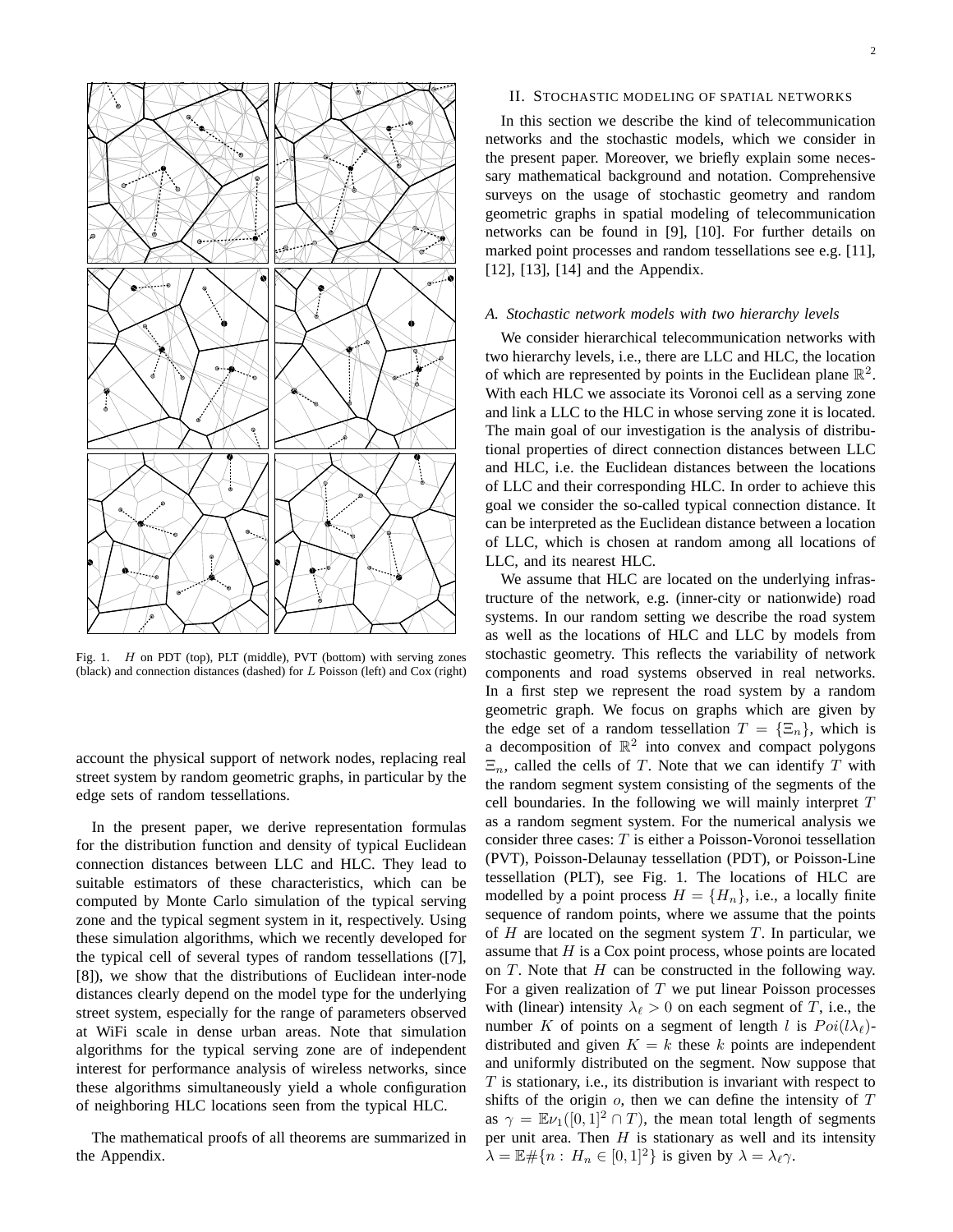The locations of LLC are also modelled by a point process  $L = \{L_n\}$ , where we distinguish two cases. In the following we either assume that  $L$  is a (planar) Poisson process with intensity  $\lambda'$  or a Cox process on T with (linear) intensity  $\lambda'_{\ell}$ . This reflects either situations where all LLC are located along the infrastructure of the network or LLC are located freely in the plane. A point  $L_n$  is then linked to its nearest point of H, i.e., the serving zones are the cells of the Voronoi tessellation  $T_H = \{\Xi_{H,n}\}\$  with respect to H and a point  $L_n$  is linked to the centre of the Voronoi cell in which it is located. The Euclidean distance  $D_n$  between  $L_n$  and its nearest point of H is associated to  $L_n$  as a mark. In this way we can construct the marked point process  $L_D = \{[L_n, D_n]\}\.$  Realizations of these modeling components are displayed in Fig. 1.

#### *B. Typical connection distance and typical serving zone*

We are interested in distributional properties of the typical mark  $D^*$  of  $L_D$ , which can be seen as the typical connection distance from LLC to HLC. Mathematically the typical mark  $D^*$  is defined by the so–called Palm mark distribution of  $L_D$ . In the ergodic case, the empirical distribution of the marks  $D_n$  of those points  $L_n$  belonging to a sampling window  $W_m$ converges to the distribution of the typical mark  $D^*$  provided that  $W_m$  unboundedly increases in all directions, e.g., let  $h$ :  $\mathbb{R}^+ \mapsto \mathbb{R}^+$  and  $W_m = [-m, m]^2$ , then

$$
\mathbb{E}h(D^*) = \lim_{m \to \infty} \frac{1}{\#\{n : L_n \in W_m\}} \sum_{L_n \in W_m} h(D_n). \quad (II.1)
$$

Thus, the random variable  $D^*$  can be interpreted as the Euclidean distance between a location of LLC, which is chosen at random among all points of  $L$ , and its nearest HLC, i.e., it contains information about spatial averages of the connection distances. Furthermore,  $D^*$  can be interpreted as the distance from the origin  $\sigma$  to the nearest point of  $H$  under the condition that there is a point of  $L$  located at  $o$ .

Recall that  $T_H$  denotes the Voronoi tessellation induced by the Cox process H concentrated on T. We use the notation  $\Xi_H^*$ for the typical serving zone of  $T_H$ . Formally, the distribution of  $\Xi_H^*$  can be defined as a Palm mark distribution, where we again have two possible interpretations. On the one hand, the distribution of the typical cell  $\Xi_H^*$  can be seen as the empirical distribution of all cells in a sequence of unboundedly increasing sampling windows, see also equation (II.1), or as the Voronoi cell of  $T_H$  at  $o$  given that  $o$  is a point of  $H$ . Moreover, we use the notation  $S_H^*$  for the segment system of T within the typical cell  $\Xi_H^*$ . Then  $o \in S_H^*$  with probability 1.

# III. DISTRIBUTION OF  $D^*$  and its statistical **ESTIMATION**

We now derive representation formulas for the distribution function and the probability density of the typical connection distance  $D^*$  which lead to suitable estimators of these characteristics.

## *A. Representation by the typical serving zone*

Using Neveu's exchange formula (see Lemma A.1) we can express the distribution function of  $D^*$  in terms of (i) the typical cell  $\Xi_H^*$  of  $T_H$  and (ii) the segment system  $S_H^*$ within  $\Xi_H^*$ , respectively. This representation does not depend on points of  $L$  anymore.

*Theorem 3.1:* If L is a Poisson process, which is independent of H, then the distribution function  $F_{D^*}: [0, \infty) \to [0, 1]$ of  $D^*$  is given by

$$
F_{D^*}(x) = \lambda_{\ell} \gamma \mathbb{E} \nu_2(\Xi_H^* \cap B(o, x)), \qquad x \ge 0, \quad \text{(III.2)}
$$

where  $\nu_2(\Xi_H^* \cap B(o, x))$  denotes the area of  $\Xi_H^*$  intersected with the ball  $B(o, x) \subset \mathbb{R}^2$  centered at o with radius x. If L and  $H$  are both Cox processes on  $T$  which are conditionally independent given T, then the distribution function of  $D^*$  is given by

$$
F_{D^*}(x) = \lambda_\ell \mathbb{E} \nu_1(S_H^* \cap B(o, x)), \qquad x \ge 0. \tag{III.3}
$$

Similar representation formulas can be derived for the probability density of  $D^*$ .

*Theorem 3.2:* If L is a Poisson process, which is independent of H, then the probability density  $f_{D^*} : [0, \infty) \to [0, \infty)$ of  $D^*$  is given by

$$
f_{D^*}(x) = \lambda_\ell \,\gamma \,\mathbb{E}\,\nu_1(\Xi_H^* \cap C(o, x)), \qquad x \ge 0\,, \quad \text{(III.4)}
$$

where  $\nu_1(\Xi_H^* \cap C(o, x))$  denotes the curve length of the circle  $C(o, x)$  centred at o with radius x inside  $\Xi_H^*$ . If L and H are both Cox processs on  $T$  which are conditionally independent given T, then the probability density of  $D^*$  is given by

$$
f_{D^*}(x) = \lambda_{\ell} \mathbb{E}\left(\sum_{i=1}^{N_x^*} \frac{1}{\sin \alpha_i^*}\right), \qquad x \ge 0, \qquad \text{(III.5)}
$$

where  $N_x^* = |S_H^* \cap C(o, x)|$  is the number of intersection points of the segment system  $S_H^*$  with  $C(o, x)$  and  $\alpha_1^*, \dots, \alpha_{N_x^*}^*$  are the angles at the corresponding intersection points between their tangents to  $C(o, x)$  and the intersecting segments.

In the special case that the underlying tessellation  $T$  is a PLT, analytical formulas can be derived for the distribution functions  $F_{D^*}$  considered in (III.2) and (III.3), respectively.

*Theorem 3.3:* Let T be a PLT. Then, for  $x > 0$ , the distribution function considered in (III.2) is given by

$$
F_{D^*}(x) = 1 - \exp\left(-\lambda_\ell \gamma x^2 \int_0^2 e^{-\lambda_\ell xs} \sqrt{4 - s^2} ds\right), \text{ (III.6)}
$$

and the distribution function considered in (III.3) is given by

$$
F_{D^*}(x) = 1 - e^{-2\lambda_{\ell} x} \exp\left(-\lambda_{\ell} \gamma x^2 \int_0^2 e^{-\lambda_{\ell} xs} \sqrt{4 - s^2} ds\right).
$$
\n(III.7)

Note that analytical formulas can also be derived for the probability densities of  $D^*$  if T is a PLT, by computing the derivatives of the functions given in (III.6) and (III.7), respectively. However, if the random tessellation  $T$  is different from a PLT, then analytical solutions seem to be impossible.

The results of this section can be extended in different ways. For  $n \geq 1$ , suppose that  $\Xi_H^*$  denotes the *n*-th nearestneighbor Voronoi cell ([12]). Then, for example,  $F_{D^*}$  given in (III.2) and (III.3) is the distribution function of the typical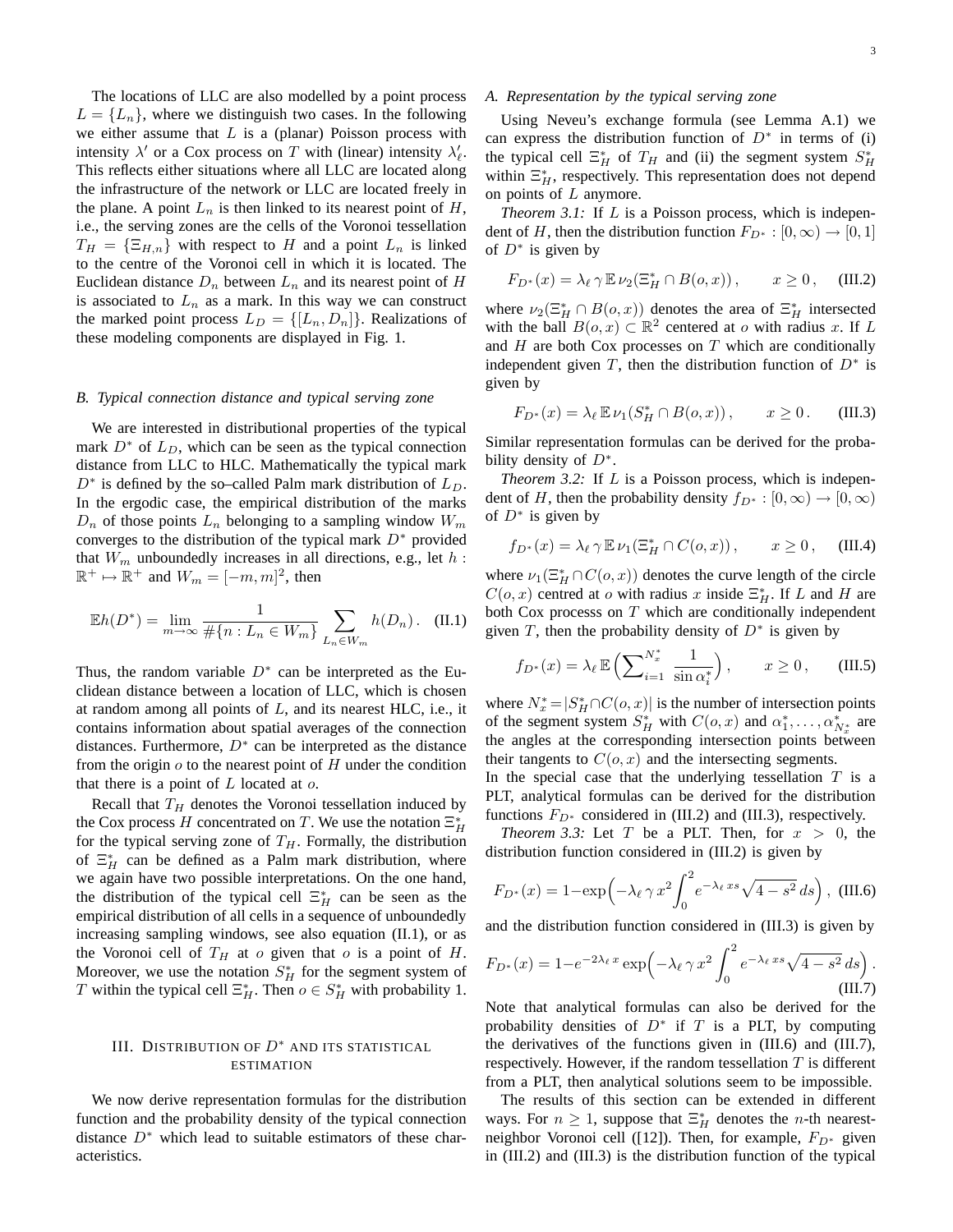distance from a point of L to its *n*-th nearest neighbor of H. Furthermore, if  $L$  is a Cox process, it is worth mentioning that  $F_{D^*}$  coincides with the distribution function of the typical nth nearest-neighbor distance between points of  $H$ . Node that also these distributions have applications e.g. in interference analysis of wireless networks ([15]).

Finally, we remark that the distribution of  $D^*$  does not depend on the specific choice of the point process  $L$  provided that  $H$  is not a Cox process, but a (planar) Poisson process which is independent of  $L$ . Then,  $D^*$  has the same distribution as the distance from  $o$  to the closest point of  $H$ , which is Weibull distributed with parameters  $\lambda \pi$  and 2, see e.g. [15], [16].

# *B. Estimators for distribution function and density*

The representation formulas  $(III.2) - (III.4)$  easily lead to suitable estimators for the distribution function and probability density of  $D^*$ , which can be computed by Monte-Carlo simulation of  $\Xi_H^*$  and  $S_H^*$ . Note that we do not have to simulate L. Let  $\Xi_{H,1}^*, \ldots, \Xi_{H,n}^*$  and  $S_{H,1}^*, \ldots, S_{H,n}^*$  be n independent copies of  $\Xi_H^*$  and  $S_H^*$ , respectively. If L is a Poisson process, then we can define estimators  $F_{D*}(x; n)$  and  $f_{D^*}(x; n)$  for the distribution function  $F_{D^*}(x)$  and the density  $f_{D^*}(x)$ , respectively, by

$$
\widehat{F}_{D^*}(x;n) = \frac{\lambda_\ell \,\gamma}{n} \sum_{i=1}^n \nu_2(\Xi_{H,i}^* \cap B(o,x)) \qquad \text{(III.8)}
$$

and

$$
\widehat{f}_{D^*}(x;n) = \frac{\lambda_\ell \gamma}{n} \sum_{i=1}^n \nu_1(\Xi_{H,i}^* \cap C(o,x)). \quad (\text{III.9})
$$

If L is a Cox process, then an estimator  $\widehat{F}_{D*}(x; n)$  for the distribution function  $F_{D^*}(x)$  is given by

$$
\widehat{F}_{D^*}(x;n) = \frac{\lambda_{\ell}}{n} \sum_{i=1}^n \nu_1(S_{H,i}^* \cap B(o,x)).
$$
 (III.10)

It is clear that the estimators in  $(III.8) - (III.10)$  are unbiased and strongly consistent for fixed  $x \geq 0$ . However, if L is a Cox process, it is not recommended to use formula (III.5) in order to obtain an analogous estimator  $f_{D^*}(x; n)$  for  $f_{D^*}(x)$ by omitting the expectation in (III.5). Computer experiments showed that this leads to numerical instabilities. In the latter case, it seems to be better first to compute the estimated distribution function  $F_{D*}(x; n)$  by formula (III.10) and then to consider a histogram obtained from this estimated distribution function as an estimator  $f_{D*}(x; n)$  for the density  $f_{D*}(x)$ . Note that the estimators introduced in this section have many advantages in comparison to estimators based on simulations of the whole model in a large sampling window, which are computationally more intensive and only approximate the distribution of  $D^*$ . Moreover, they demand to simulate also  $L$  and thus lead to a larger variability. Furthermore, it is easy to see that even functionals of  $D^*$ , like moments of any order, can be estimated unbiasedly using our estimators for  $F_{D^*}$  and  $f_{D^*}$  given in (III.8) – (III.10).

# IV. SIMULATION ALGORITHMS FOR  $\Xi_H^*$  and  $S_H^*$

In Section III-B we introduced estimators for the distribution function and density of  $D^*$  which are based on Monte-Carlo simulation of  $\Xi_H^*$  and  $S_H^*$ . Thus, we first recall two simulation algorithms for  $\Xi_H^*$  and  $S_H^*$  if T is a PLT or PVT. They have been introduced in [7] and [8], respectively. Furthermore, we propose a new algorithm for the simulation of  $\Xi_H^*$  and  $S_H^*$  if T is a PDT. Such simulation algorithms are of independent interest, since they yield a whole configuration of neighboring HLC locations seen from the typical HLC, which is useful for performance analysis of wireless networks.

# *A. Cox processes on PLT and PVT*

In [7] a simulation algorithm has been introduced for the typical cell  $\Xi_H^*$  if T is a PLT, which is based on Slivnyak's theorem for stationary Poisson processes. In this case, the typical segment system  $S_H^*$  is directly obtained from the edge set  $T$  of the underlying PLT, adding a suitably chosen line through the origin and intersecting with  $\Xi_H^*$ .

Furthermore, in [8] direct and indirect simulation algorithms are proposed for the typical cell  $\Xi_H^*$  if T is a PVT. The idea of the indirect algorithm is to simulate cells from which the distribution of  $\Xi_H^*$  can be obtained by a subsequent weighting. Then, the typical segment system  $S_H^*$  can be simulated using a representation formula which is similar to formula (IV.2).

# *B.* Representation formulas for functionals of  $\Xi_H^*$  and  $S_H^*$

The idea of the indirect simulation algorithm for the typical cell, which has been mentioned in Section IV-A, can be used to simulate the typical cell for Cox processes concentrated on any stationary random tessellation  $T$  provided that  $T$ can be simulated starting from its typical cell. We show in Section IV-C how a similar idea can be applied in order to get an algorithm for the simulation of random cells from which distributional properties of the typical cell  $\Xi_H^*$ , together with its typical segment system  $S_H^*$ , can be obtained by a subsequent weighting. In particular, the following general representation formulas are useful.

Let  $T$  be an arbitrary stationary tessellation. Then, by  $T^*$ we denote the Palm version of  $T$  with respect to its vertices, i.e., we can assume that  $T^*$  is distributed according to the conditional distribution of  $T$  given that there is a vertex at  $o$ . Furthermore, let  $E^*$  denote the union of segments of  $T^*$ emanating from the origin and let  $P$  denote the family of all convex and compact polygons in  $\mathbb{R}^2$ .

*Theorem 4.1:* Let  $h : \mathcal{P} \to [0, \infty)$  be a translation-invariant functional. Then,

$$
\mathbb{E}h(\Xi_H^*) = \mathbb{E}\left(\nu_1(E^*)\,h(\Xi(Z))\right) / \mathbb{E}\,\nu_1(E^*)\,,\qquad\text{(IV.1)}
$$

where  $\Xi(Z)$  denotes the Voronoi cell with respect to a Cox process  $\widetilde{H}$  on  $T^*$  with linear intensity  $\lambda_{\ell}$ , around an additional point  $Z$ . This point  $Z$  is conditionally uniformly distributed on  $E^*$  and conditionally independent of  $\widetilde{H}$  given  $T^*$ .

Note that a formula similar to (IV.1) is true for the typical segment system  $S_H^*$ . Let  $\mathcal L$  denote the family of all locally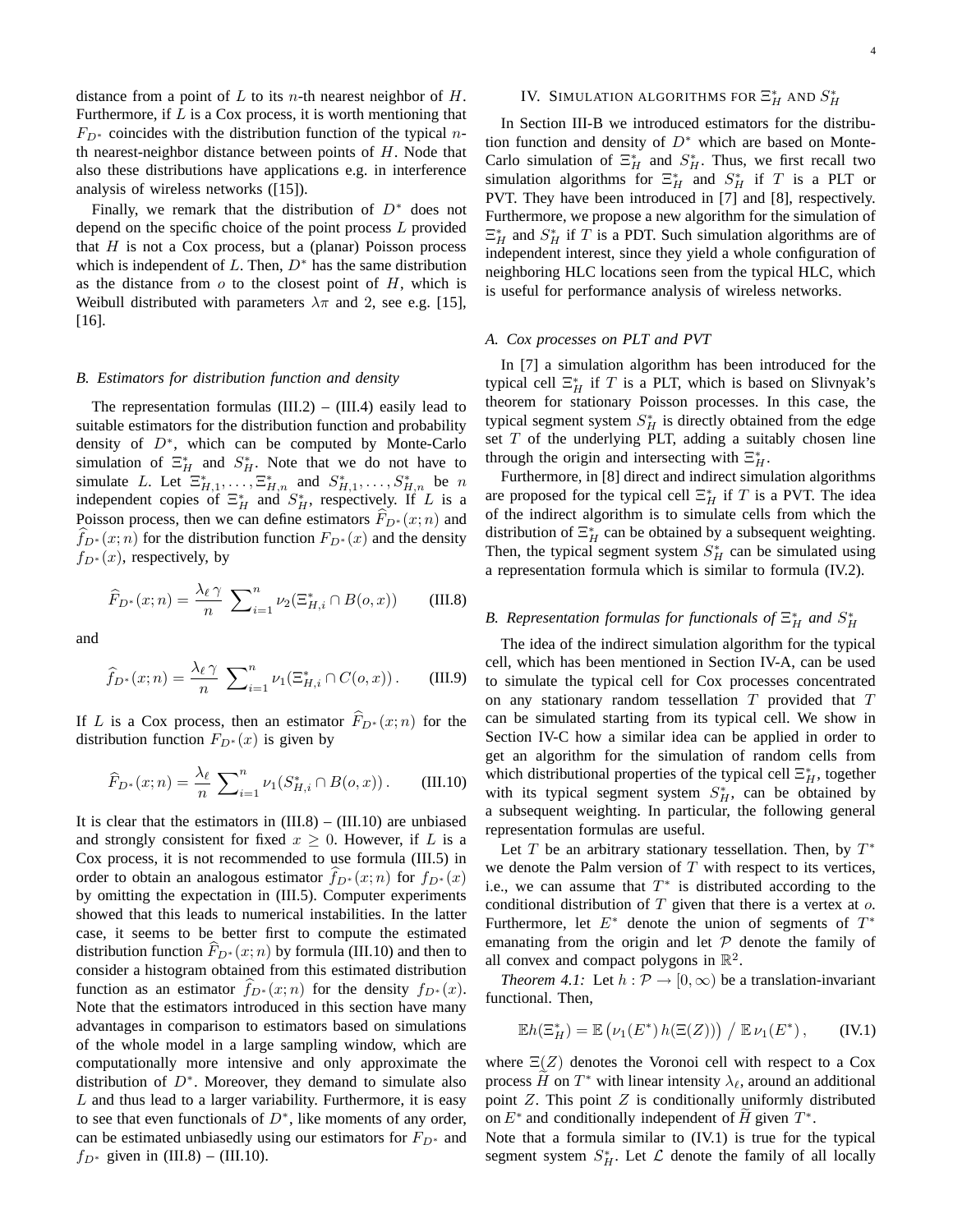

Fig. 2. Histograms for area (top) and perimeter (bottom) of the typical cell

finite segment systems containing the origin. Then, for each translation-invariant functional  $h : \mathcal{L} \to [0, \infty)$ , we have

$$
\mathbb{E}h(S_H^*) = \mathbb{E}\left(\nu_1(E^*)h(\Xi(Z)\cap T^*)\right)/\mathbb{E}\,\nu_1(E^*)\,.
$$
 (IV.2)

# *C. A new algorithm for Cox processes on PDT*

The formulas (IV.1) and (IV.2) can be easily applied if  $T$  is a PDT. Then, the point process  $\{X_n\}$  of vertices is Poisson and, using Slivnyak's theorem, the Palm version of  $\{X_n\}$  is obtained just by adding a point at the origin. Thus, (IV.1) and (IV.2) lead to the following simulation algorithm for the typical cell  $\Xi_H^*$  and the typical segment system  $S_H^*$ .

- 1) Simulate a planar Poisson process  $X = \{X_n\}$  radially with intensity  $\mu$ , add the origin  $\sigma$  to  $X$ , which gives  $X^* = X \cup \{o\}.$
- 2) Construct the union set  $E^*$  of edges emanating from  $o$ of the Delaunay tessellation  $T^*$  of  $X^*$ .
- 3) Place *n* points  $\widetilde{H}_1, \ldots, \widetilde{H}_n$  on  $E^*$ , which are conditionally independent and uniformly distributed on  $E^*$ , given  $N = n$ , where  $N \sim \text{Poi}(\lambda_{\ell} \nu_1(E^*))$ .
- 4) Place an additional point  $Z$  on  $E^*$ , which is independent of  $\widetilde{H}_1, \ldots, \widetilde{H}_n$  and uniformly distributed on  $E^*$ .
- 5) Construct further edges of  $T^*$  and place points  $\widetilde{H}_i$  of  $\widetilde{H}$ on these edges according to linear Poisson processes.
- 6) Construct the Voronoi cell  $\Xi(Z)$  and scale  $h(\Xi(Z))$  by  $\nu_1(E^*) 3\pi \sqrt{\mu}/64.$

Note that the weighting factor appears due to the fact that  $\mathbb{E}\nu_1(E^*) = 64/(3\pi\sqrt{\mu})$ . For further details we refer to [8], where a similar indirect algorithm for the typical cell is given if  $T$  is a PVT. If we are interested in distributional properties of  $S_H^*$ , then we construct the intersection  $\Xi(Z) \cap T^*$  and use the same weighting factor  $\nu_1(E^*)$  $3\pi\sqrt{\mu}/64$ .

# V. NUMERICAL RESULTS

In this section, the underlying tessellation  $T$  is assumed to be a PDT, PLT and PVT, respectively.

### *A. Scaling factor*  $\kappa$  *and Poisson approximation for*  $\kappa \to \infty$

Recall that the Voronoi tessellation  $T_H$  is fully characterized by two parameters:  $\lambda_{\ell}$  and  $\gamma$ . Moreover, a scaling invariance can be observed which means that structural properties of  $T_H$  do not change if the x-axis and the y-axis are scaled in the same way. This implies that with respect to numerical computations it is sufficient to regard only a single parameter  $\kappa = \gamma/\lambda_{\ell}$  instead of the originally two-dimensional parameter  $(\lambda_{\ell}, \gamma)$ , where the scaling factor  $\kappa$  is the mean edge length  $\gamma$ of T per unit area divided by the mean number of points  $\lambda_{\ell}$ of H per unit length of T. If the x-axis and the y-axis are scaled in the same way, then  $\kappa$  remains constant and the same random structure is obtained, but on different scales. Using this invariance property, it suffices to do numerical computations for each  $\kappa$  only for one parameter pair  $(\lambda_{\ell}, \gamma)$ . For all other parameter pairs with the same scaling factor  $\kappa$  these numerical results can then be used to calculate, e.g., estimated mean values of various characteristics by appropriate scaling ([7], [8]).

Furthermore, using tools from the general theory of weak convergence of probability measures ([11], [17]), it can be shown that the Cox process  $H$  weakly converges to a stationary Poisson process with intensity  $\lambda$  if  $\kappa \to \infty$ , where  $\gamma \rightarrow \infty$  and  $\lambda_{\ell} \rightarrow 0$  such that  $\lambda_{\ell} \gamma \rightarrow \lambda$ . This is in accordance with the fact that for large  $\kappa$  and small  $\lambda_\ell$  we only get a few points of  $H$  per edge of the tessellation  $T$ yielding a limit point process without interaction between the points. This implies that the typical connection distance  $D^*$ as well as further model characteristics like the number of vertices and the perimeter of the typical serving zone  $\Xi_H^*$ converge in distribution to the corresponding characteristics in the Poisson case. Note that this is of practical interest for the numerical results regarding the Cox process H and the Voronoi tessellation  $T_H$ , because we can compare them with corresponding results obtained from analytical formulas known for the Poisson case.

# *B. Distributional properties of the typical cell*

For different values of  $\kappa$  we simulated the typical Voronoi cell  $\Xi_H^*$  if H is a Cox process on T being a PDT, PLT and PVT, respectively, and we estimated the probability densities of such characteristics like the area and perimeter of  $\Xi_H^*$ . In [8] some of these characteristics were already investigated for Cox processes on PLT and PVT, respectively, and for the typical cell of PVT. However, in the present paper, we show more comprehensive results including the case of Cox processes on PDT and we discuss the quality of Poisson approximations for these models as  $\kappa$  becomes large.

Histograms for the area and perimeter of  $\Xi_H^*$ , which are based on 1 000 000 simulated cells, are displayed in Fig. 2 for two different values of  $\kappa$ . It can be seen that the estimated probability density of both the area and perimeter of the typical cell of a Cox process on PVT converges very fast to the corresponding density for PVT. One can hardly distinguish between the histograms of Cox processes on PVT and PVT for  $\kappa = 50$ . The rate of convergence for Cox processes on PDT and PLT is not that fast, since for both models there is still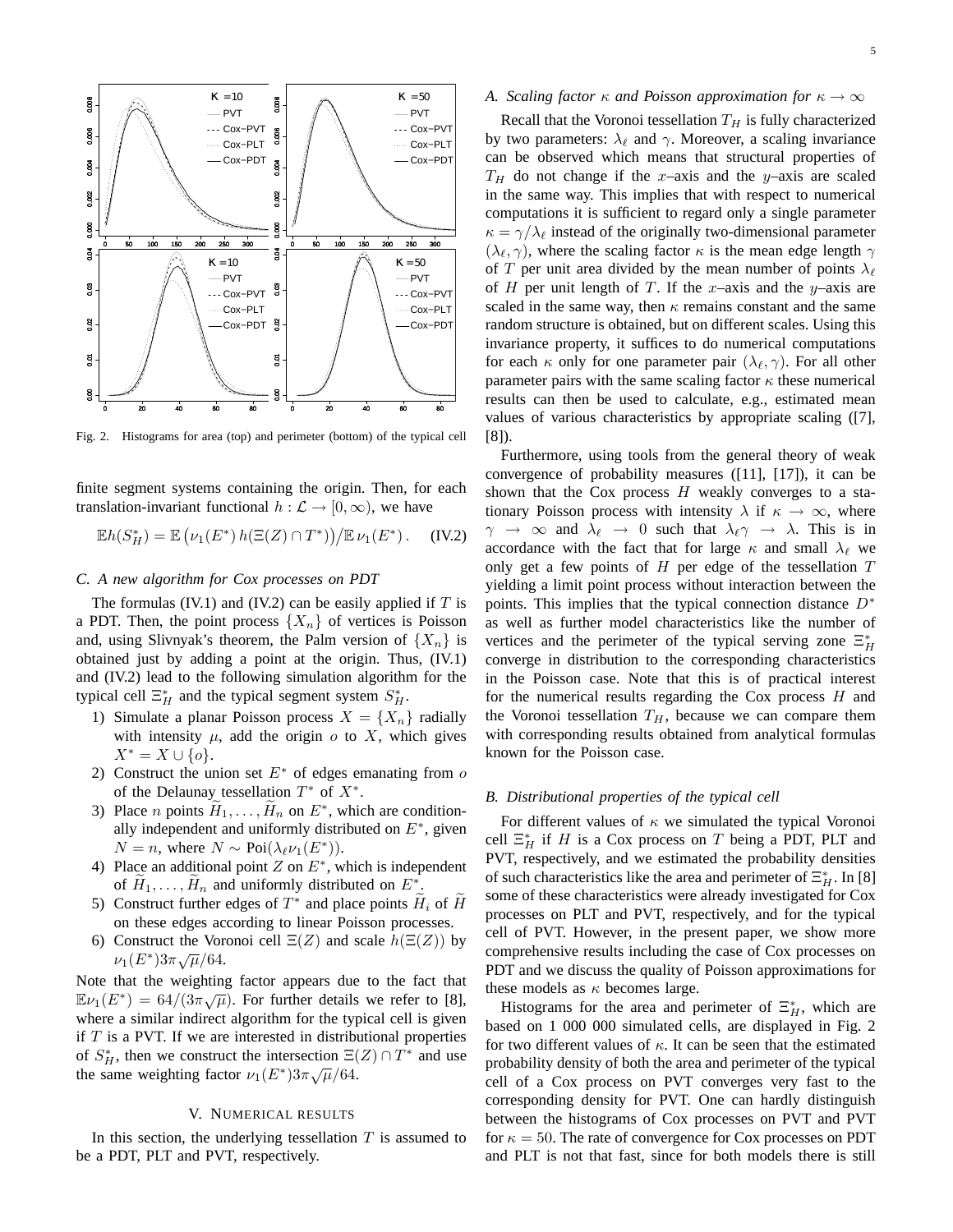

Fig. 3. Density of  $D^*$  if L is a Poisson process (top) or Cox process (bottom)

a larger difference also for  $\kappa = 50$ , although this difference is less for PDT. This is the behavior one would expect, since the edges of PVT are shorter and more evenly spread in the plane compared to the edges of PDT. Furthermore, the most irregular cells with the longest edges among the three basic models are observed for PLT. So, from this point of view, one expects that the dependencies between the points of  $H$  are decreasing faster if  $T$  is a PVT rather than for PDT and PLT. This means that the convergence to the PVT is faster for Cox processes on PVT than for PDT which is faster than for PLT.

# *C. Probability density of* D<sup>∗</sup>

In addition to the scenarios discussed in Section V-B we simulated the typical Voronoi cell  $\Xi_H^*$  together with the typical segment system  $S_H^*$  for Cox processes on T being a PDT and PVT and for different values of  $\kappa$ , where we put  $\gamma = 1$ . From these simulated data we then estimated the density of  $D^*$  for  $L$  being a Cox process and a Poisson process, respectively, using the estimators introduced in Section III-B. Furthermore, for Cox processes on PLT, the density of  $D^*$  has been determined by means of (III.6) and (III.7), respectively. The results are displayed in Fig. 3. On the one hand, if  $L$  is a Poisson process and T is a PVT, the histogram of  $D^*$  can hardly be distinguished from that of a Wei $(\lambda \pi, 2)$ -distribution, even for small values of  $\kappa$ , where the Weibull distribution corresponds to the case that  $H$  is a planar Poisson process, see also Section III-A.

If  $T$  is a PDT and, especially, if  $T$  is a PLT this is not the case. On the other hand, if  $L$  is a Cox process, the distribution of  $D^*$  considerably differs from the Wei $(\lambda \pi, 2)$ -distribution, also in the case that  $T$  is a PVT. Then, even for large values of  $\kappa$ , a clear difference between the Weibull distribution and the distribution of  $D^*$  can be observed. This discrepancy might be caused by the fact that for a Poisson process  $L$  the typical connection distance  $D^*$  only depends on the shape of the typical cell  $\Xi_H^*$ , whereas for a Cox process L it additionally

depends on the structure of the typical segment system  $S_H^*$ within  $\Xi_H^*$ .

# VI. CONCLUSIONS AND PERSPECTIVES

We derived estimators for probability densities of internode distances in wireless networks that can be used in order to enhance analysis and planning of wireless networks by explicitly taking into account the physical support of network nodes, replacing real street systems by random geometric graphs. In particular, we showed how the density of the typical connection distance can be efficiently estimated, based on simulations of the typical cell and its typical segment system. This density has been estimated for several models of the underlying street system. It turned out that at the WiFi scale ( $\kappa \approx 10$ , see Fig. 3, bottom left) the density of the typical connection distance clearly depends on the specific choice of the street model and significantly differs from the corresponding density for the case, where the locations of network nodes are assumed to form a (planar) Poisson process.

We introduced a new simulation algorithm for the typical Voronoi cell of Cox processes on PDT. Such simulation algorithms are of independent interest. One reason for this is the necessity to simulate neighboring nodes that shape the typical cell. Thus, we can also recover the joint distance distribution between the center of the typical cell and its first, second, ... closest nodes. This provides an additional approach to performance analysis of meshed WiFi, e.g. in order to investigate if, at constant QoS, it is better to locate nodes on regular patterns (grid topology, hexagonal mesh), or randomly as Poisson processes in the plane, or as Cox processes involving street systems.

Note that the distance densities computed in this paper can be approximated by parametric densities depending on the type of the underlying street model and its parameters, exploiting similar fitting techniques as successfully used in [6] for fixed access networks. We emphasize that even for the simple street models considered in the present paper, the empirical distance densities, which have been computed in [6] from real network data, could be approximated very well by parametric densities. We expect even better results using more sophisticated street models like iterated tessellations ([18]), which is a subject of ongoing research.

We also remark that the method developed in the present paper can be adapted to stochastic models of nationwide telecommunication networks provided that the typical serving zone can be simulated. Possible models for such scenarios include, for example, modulated Poisson-Voronoi tessellations ([19], [20], [21]).

#### ACKNOWLEDGEMENT

This research has been supported by Orange Labs (Research agreement 46143714).

#### **REFERENCES**

[1] B. Kauffmann, F. Baccelli, A. Chaintreau, V. Mhatre, K. Papagiannaki, and C. Diot, "Measurement-based self organization of interfering 802.11 wireless access networks." in *Proc. IEEE INFOCOM*, 2007, pp. 1451– 1459.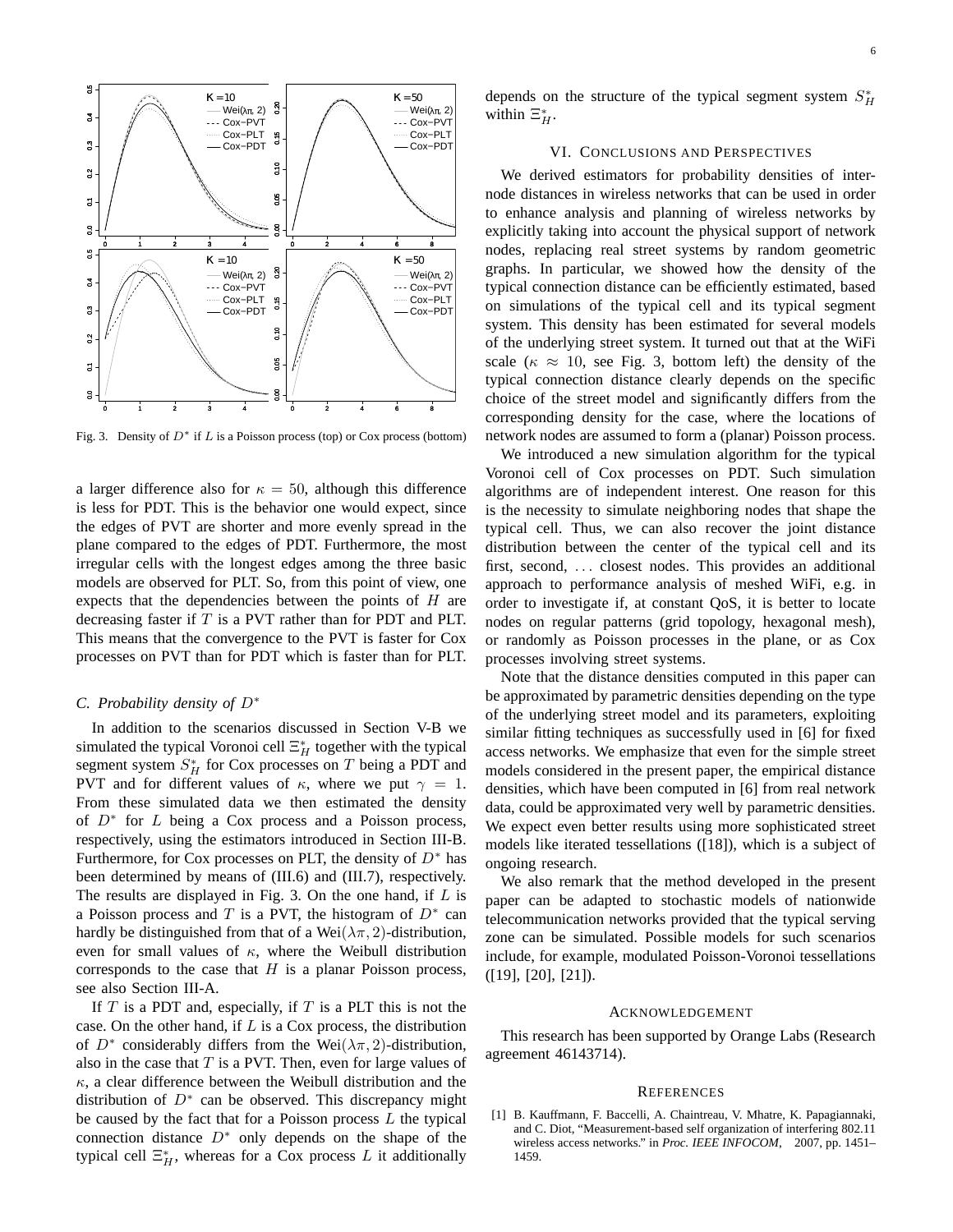- [2] H. Q. Nguyen, F. Baccelli, and D. Kofman, "A stochastic geometry analysis of dense ieee 802.11 networks," in *Proc. IEEE INFOCOM*, 2007, pp. 1199–1207.
- [3] F. Baccelli, M. Klein, M. Lebourges, S. Zuyev, "Stochastic geometry and architecture of communication networks," *Telecommunication Systems*, vol. 7, pp. 209–227, 1997.
- [4] C. Gloaguen, F. Fleischer, H. Schmidt, and V. Schmidt, "Fitting of stochastic telecommunication network models, via distance measures and Monte-Carlo tests," *Telecommunication Systems*, vol. 31, pp. 353– 377, 2006.
- [5] C. Gloaguen, F. Fleischer, H. Schmidt, and V. Schmidt, "Analysis of shortest paths and subscriber line lengths in telecommunication access networks," *Networks and Spatial Economics (to appear)*, 2009.
- [6] C. Gloaguen, F. Voss, and V. Schmidt, "Parametric distance distributions for fixed access network analysis and planning," *Preprint (submitted)*, 2009.
- [7] C. Gloaguen, F. Fleischer, H. Schmidt, and V. Schmidt, "Simulation of typical Cox-Voronoi cells, with a special regard to implementation tests," *Mathematical Methods of Operations Research*, vol. 62, pp. 357–373, 2005.
- [8] F. Fleischer, C. Gloaguen, V. Schmidt, and F. Voss, "Simulation of the typical Poisson-Voronoi-Cox-Voronoi cell," *Journal of Statistical Computation and Simulation (to appear)*, 2009.
- [9] M. Haenggi, J. G. Andrews, F. Baccelli, O. Dousse, and M. Franceschetti, "Stochastic geometry and random graphs for the analysis and design of wireless networks," *IEEE Journal on Selected Areas in Communications (to appear)*, 2009.
- [10] S. Zuyev, "Stochastic geometry and telecommunications networks," in: *Stochastic Geometry: Highlights, Interactions and New Perspectives*, W.S. Kendall and I. Molchanov, Eds., Oxford University Press (to appear), 2009.
- [11] D. Daley and D. Vere-Jones, *An Introduction to the Theory of Point Processes*. New York: Springer, 2003/08, vol. I/II.
- [12] A. Okabe, B. Boots, K. Sugihara, and S. N. Chiu, *Spatial Tessellations*, 2nd ed. Chichester: J. Wiley & Sons, 2000.
- [13] R. Schneider and W. Weil, *Stochastic and Integral Geometry*. Berlin: Springer, 2008.
- [14] D. Stoyan, W. S. Kendall, and J. Mecke, *Stochastic Geometry and its Applications*, 2nd ed. Chichester: J. Wiley & Sons, 1995.
- [15] M. Haenggi, "On Distances in Uniformly Random Networks," *IEEE Trans. on Information Theory*, vol. 51, no. 10, pp. 3584–3586, 2005.
- [16] S. Srinivasa and M. Haenggi, "Distance distributions in finite uniformly random networks: Theory and applications." *Preprint*, 2008.
- [17] P. Billingsley, *Convergence of Probability Measures*, 2nd ed. New York: J. Wiley & Sons, 1999.
- [18] R. Maier, J. Mayer, and V. Schmidt, "Distributional properties of the typical cell of stationary iterated tessellations," *Mathematical Methods of Operations Research*, vol. 59, pp. 287–302, 2004.
- [19] B. Błaszczyszyn and R. Schott, "Approximate decomposition of some modulated Poisson–Voronoi tessellations," *Advances in Applied Probability*, vol. 35, pp. 847–862, 2003.
- [20] B. Błaszczyszyn and R. Schott, "Approximations of functionals of some modulated Poisson–Voronoi tessellations with applications to modeling of communication networks," *Japan J. Indust. Appl. Math.*, vol. 22, pp. 179–204, 2005.
- [21] F. Fleischer, C. Gloaguen, H. Schmidt, V. Schmidt, and F. Schweiggert, "Simulation algorithm of typical modulated Poisson-Voronoi cells and application to telecommunication network modelling," *Japan J. Indust. Appl. Math.*, vol. 25, pp. 305–330, 2008.
- [22] J. Neveu, "Sur les mesures de palm de deux processus ponctuels stationnaires," *Zeitschrift für Wahrscheinlichkeitstheorie und verwandte Gebiete*, vol. 34, pp. 199–203, 1976.
- [23] E. B. V. Jensen, *Local Stereology*. Singapore: World Scientific Publ. Co., 1998.
- [24] R. E. Miles, "A synopsis of 'Poisson flats in Euclidean spaces'," in *Stochastic Geometry*, E. F. Harding and D. G. Kendall, Eds. Wiley, 1974, pp. 202–227.

#### APPENDIX

#### *A. Marked point processes and Neveu's exchange formula*

A marked point process  $X = \{[X_n, M_n]\}$  with some (Polish) mark space  $(M, \mathcal{B}(M))$  can be regarded as a random element of the measurable space  $(N_M, \mathcal{N}_M)$ , where  $N_M$ denotes the family of all sequences  $\{(x_n, m_n)\}\subset \mathbb{R}^2 \times \mathbb{M}$ 

such that  $\{x_n\} \subset \mathbb{R}^2$  is locally finite,  $\{m_n\} \subset \mathbb{M}$ , and  $\mathcal{N}_{\mathbb{M}}$ denotes the usual  $\sigma$ -Algebra defined on  $N_{\mathbb{M}}$ . We say that X is stationary if X has the same distribution as  $t_xX =$  $\{[X_n - x, M, n]\}\$  for all  $x \in \mathbb{R}^2$ . Then the intensity of X is given by  $\lambda = \mathbb{E} \# \{X_n \in [0, 1]^2\}$ . In the following proofs we frequently utilize Neveu's exchange formula ([22]) for two jointly stationary marked point processes  $X^{(1)} = \{[X_n^{(1)}, M_n^{(1)}]\}$ and  $X^{(2)} = \{ [X_n^{(2)}, M_n^{(2)}] \}$  with marks in  $\mathbb{M}_1$  and  $\mathbb{M}_2$ , respectively. Define  $Y = (X^{(1)}, X^{(2)}), N_{\mathbb{M}_1, \mathbb{M}_2} = N_{\mathbb{M}_1} \times N_{\mathbb{M}_2}$ and let  $\lambda^{(1)}$  and  $\lambda^{(2)}$  denote the intensities of  $X^{(1)}$  and  $X^{(2)}$ , respectively. Then the Palm distributions  $\mathbb{P}_{Y}^{(i)}$ ,  $i = 1, 2$  on  $\mathcal{N}_{\mathbb{M}_1} \otimes \mathcal{N}_{\mathbb{M}_2} \otimes \mathcal{B}(\mathbb{M}_i)$  with respect to the *i*-th component of Y are defined by

$$
\mathbb{P}_{Y}^{(i)}(A \times G) = \frac{\mathbb{E} \# \{ n : X_{n}^{(i)} \in [0,1)^{2}, M_{n}^{(i)} \in G, t_{X_{n}^{(i)}} Y \in A \}}{\lambda^{(i)}}
$$

for any  $A \in \mathcal{N}_{M_1} \otimes \mathcal{N}_{M_2}$  and  $G \in \mathcal{B}(M_i)$ . Here  $t_x Y =$  $(t_x X^{(1)}, t_x X^{(2)})$  is obtained if we shift  $X^{(1)}$  and  $X^{(2)}$  simultaneously. Note that for any  $A \in \mathcal{N}_{\mathbb{M}_i}, G \in \mathcal{B}(\mathbb{M}_i)$ we get that  $\mathbb{P}_Y^{(1)}(A \times N_{\mathbb{M}_2} \times G) = \mathbb{P}_{X^{(1)}}^*(A \times G)$  and  $\mathbb{P}_{Y}^{(2)}(N_{\mathbb{M}_{1}} \times A \times G) = \mathbb{P}_{X^{(2)}}^{*}(A \times G)$ , where  $\mathbb{P}_{X^{(1)}}^{*}$  and  $\mathbb{P}_{X^{(2)}}^{*}$  is the ordinary Palm distribution of the marked point process  $X^{(1)}$  and  $X^{(2)}$ , respectively. Using the notation  $\psi =$  $(\psi^{(1)}, \psi^{(2)})$  for the elements of  $N_{\mathbb{M}_1, \mathbb{M}_2}$ , Neveu's exchange formula takes the following form, see e.g. [18].

*Lemma A.1:* For  $f : \mathbb{R}^2 \times \mathbb{M}_1 \times \mathbb{M}_2 \times N_{\mathbb{M}_1, \mathbb{M}_2} \to [0, \infty)$ , it holds that

$$
\lambda^{(1)} \int \sum_{(x,m_2)\in\psi^{(2)}} f(x, m_1, m_2, t_x \psi) \mathbb{P}_Y^{(1)}(d(\psi, m_1))
$$
  
=  $\lambda^{(2)} \int \sum_{(x,m_1)\in\psi^{(1)}} f(-x, m_1, m_2, \psi) \mathbb{P}_Y^{(2)}(d(\psi, m_2)).$ 

#### *B. Proof of Theorem 3.1*

We apply Lemma A.1 to  $(T_H, L_D)$  in order to prove Theorem 3.1. Note that  $T_H = \{[H_n, \Xi_{H,n}^o]\}\)$  can be regarded as a marked point process, where  $H_n$  is marked with its shifted Voronoi cell  $\Xi_{H,n}^o = \Xi_{H,n} - H_n$ . Put  $\mathbb{M}_1 = \mathcal{P}$ ,  $\mathbb{M}_2 = [0, \infty)$ and, for some measurable  $h : [0, \infty) \to [0, \infty)$ , consider the function  $f : \mathbb{R}^2 \times \mathcal{P} \times [0, \infty) \times N_{\mathcal{P},[0,\infty)} \to [0, \infty)$  given by  $f(x, \xi, m, \psi) = h(m)$  if  $o \in \xi + x$ , and  $f(x, \xi, m, \psi) = 0$ otherwise. Then, applying Lemma A.1, we get that  $\mathbb{E} h(D^*) =$  $\lambda_{\ell} \gamma(\lambda')^{-1} \mathbb{E} \left( \mathbb{E} \left( \sum_{L_n \in \Xi_H^*} h(D_n) \mid \Xi_H^* \right) \right)$ , where  $\lambda'$  denotes the intensity of L. If  $\tilde{L}$  is a Poisson process, we have

$$
\mathbb{E}\left(\sum_{L_n\in\Xi_H^*}h(D_n)\left|\Xi_H^*\right.\right)=\sum_{k=1}^\infty\frac{\lambda^k}{e^{\lambda}k!}\sum_{i=1}^k\int_{\Xi_H^*}\int_{\Xi_H^*}\hspace{-0.5cm}\cdots\int_{\Xi_H^*}\hspace{-0.5cm}h(|u_i|)\frac{du_1\ldots du_k}{\nu_2(\Xi_H^*)^k}
$$
\n
$$
=\lambda'\int_{\Xi_H^*}h(|u|)\nu_2(du),
$$

where  $\lambda = \lambda' \nu_2(\Xi_H^*)$ . On the other hand, if L is a Cox process on T, we have  $\lambda' = \lambda'_{\ell} \gamma$  and similar as above we get

$$
\mathbb{E}\left(\sum_{L_n\in\Xi^*}h(D_n)\mid \Xi_H^*\right)=\lambda'_\ell\int_{S_H^*}h(|u|)\nu_1(du),
$$

see also [21], [5]. Thus, choosing  $h(m) = \mathbb{I}_{[0,x]}(m)$ , the proof is completed.